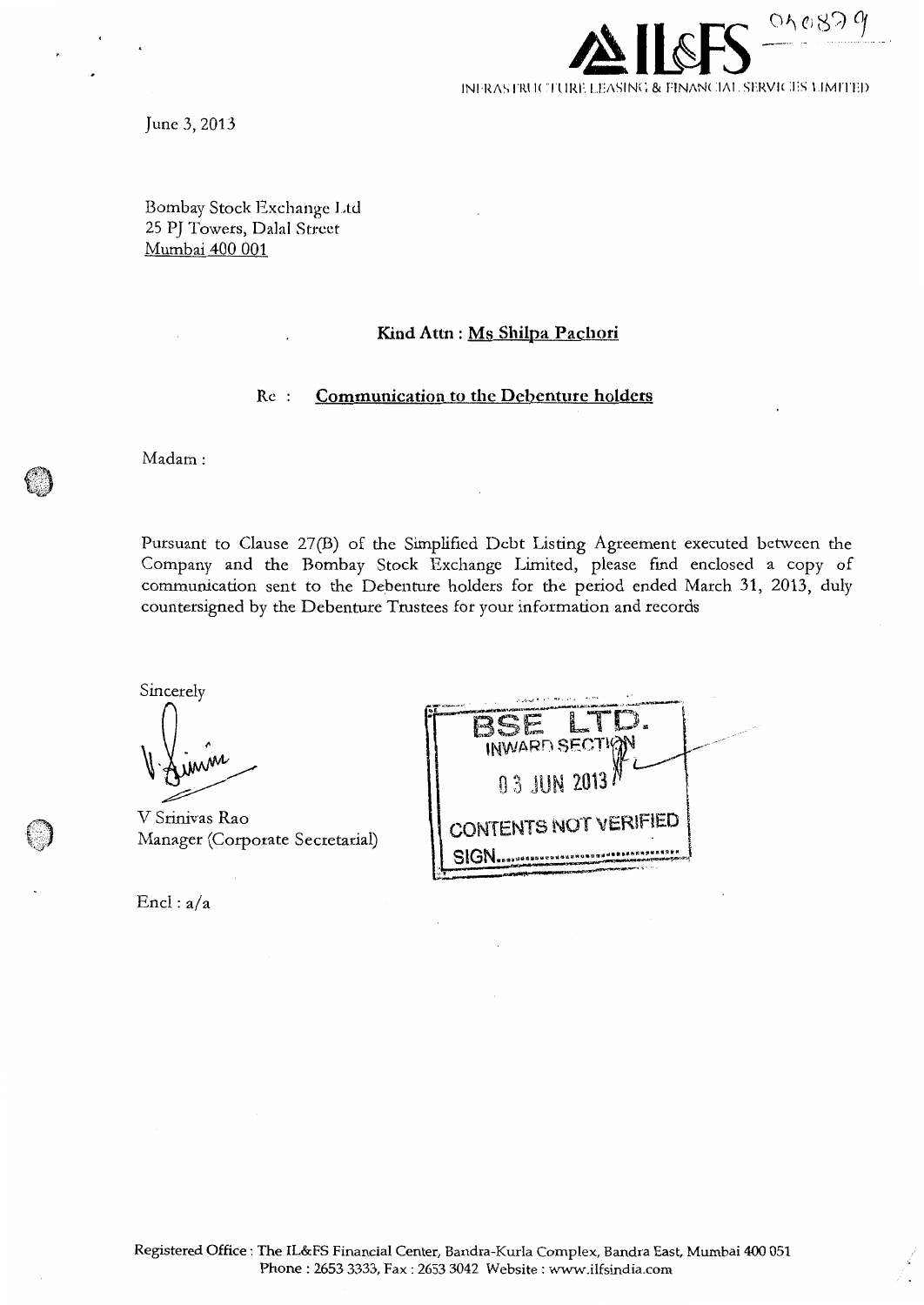

May 29,2013

Dear Debentureholder :

As per the provisions of the Listing Agreement executed between Bombay Stock Exchange Limited (BSE) and the Company for listing of its Non-Convertible Debenture (NCDs) issued by the Company on BSE, we arc providing herewith :

- (1) The Financial results of the Company for the six months period ended March 31, 2013 are enclosed as Annexure I
- $(2)$  Credit Rating : The Company had been granted/ re-affirmed the following Credit Ratings during the period, October 1, 2012 to March 31, 2013:
	- (a) Credit Analysis & Research Limited has assigned  $-$  CARE A1+ (A One Plus) for the short term borrowings of the Company by way of issue of debentures
	- (b) Credit Analysis & Research Limited has assigned- (CARE)AAA for the long term borrowings of the Company by way of issue of debentures
	- (c) ICRA Limited has assigned (ICRA)AAA for the long term borrowings of the Company by way of issue of debentures
	- (d) ICRA Limited has assigned ICRA At+ (A One Plus) for the short term borrowings of the Company by way of issue of debentures
	- (e) India Ratings & Research Private Limited *iformerjy Fztch Ratings India Private Limited)*  has assigned - IND AAA for the long term borrowings of the Company by way of issue of debentures
	- (f) India Ratings & Research Private Limited *iformerj)' Fitch Ratings India Private Limited)*  has assigned  $-$  IND A1+ for the short term borrowings of the Company by way of issue of debentures
- (3) The debt to equity ratio for the period ended March 31, 2013 is 2.38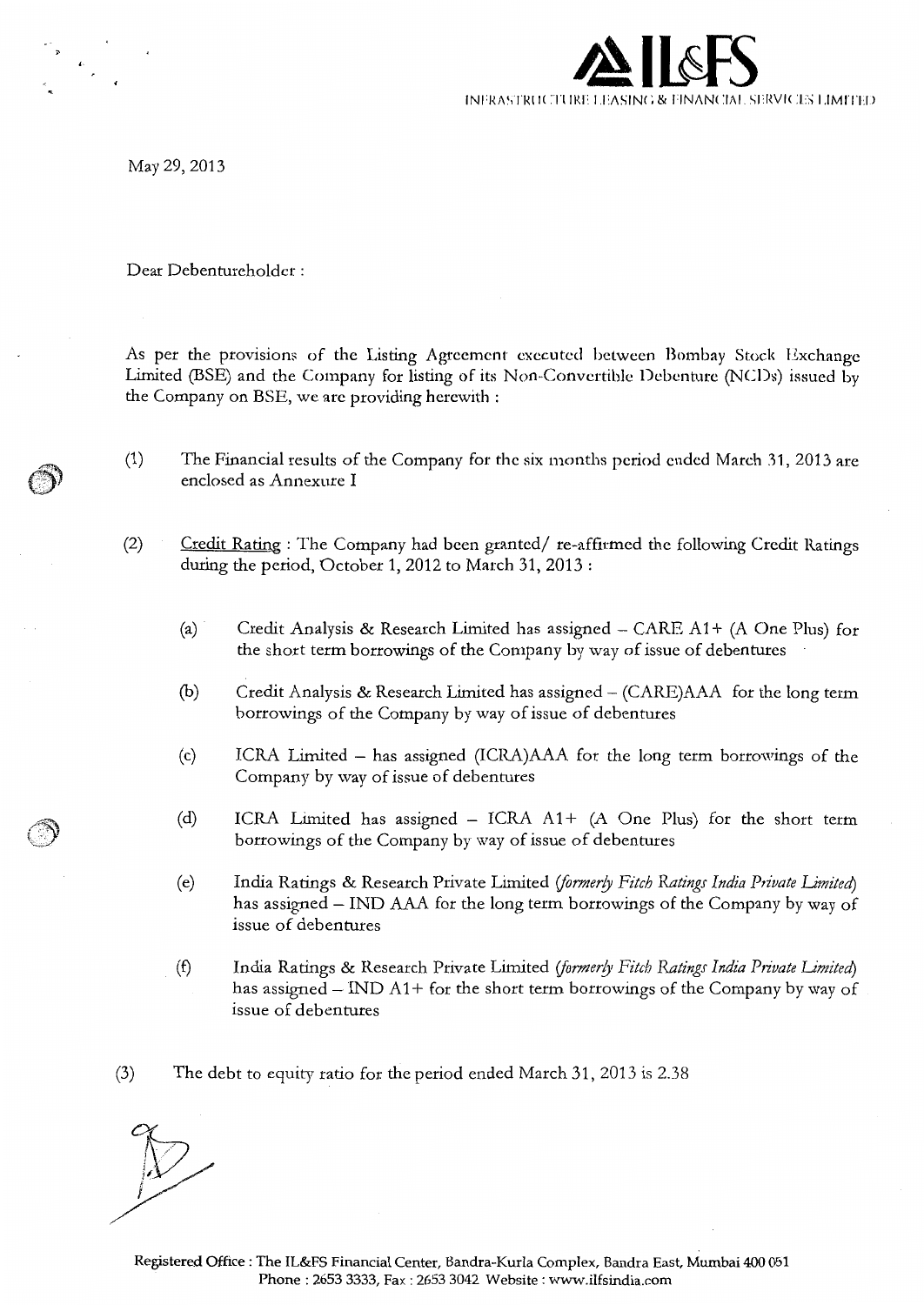

- (4) The Asset Cover available for the period ended March 31, 2013 is 1.61 as per the Asset Cover as certified by M/s Deloitte Haskins & Sells, Chartered Accounts, Mumbai and Statutory Auditors of the Company
- (5) We are enclosing a statement indicating the details of outstanding NCDs listed on BSE and their coupon payments due and payable for each of Series of NCDs as Annexure II. The Company has paid all the coupon payments and redemption amounts on their due dates

Sincerely

For Infrastructure Leasing & Financial Services Ltd KOBA)

Authorised Signatory

For Central Bank of India

**TRUSTER** 

Authorised Signatory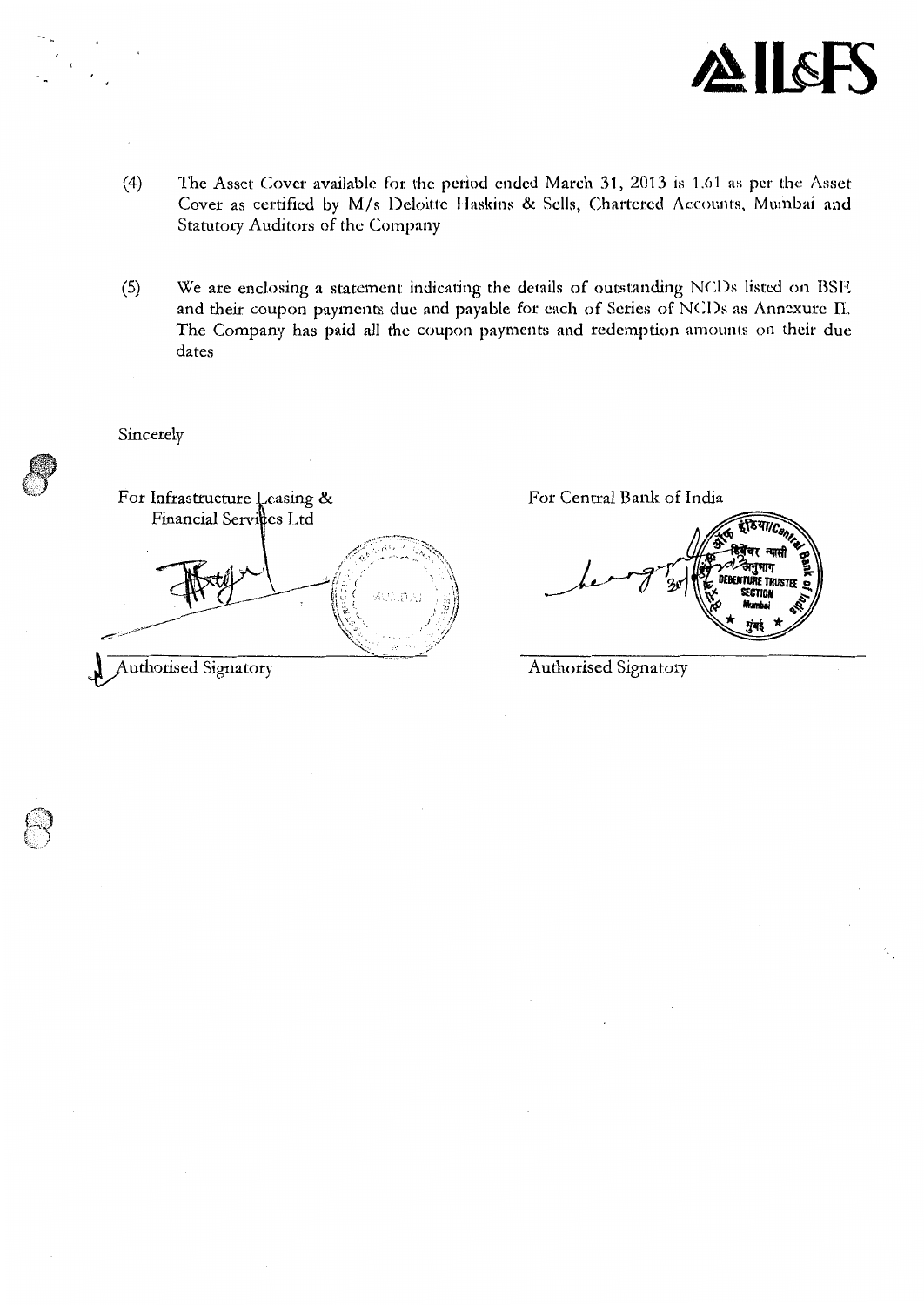

### Audited Financial Results for the year ended March 31, 2013

|                                                                                                       |                          |                          |                                      | (१ in Lakhs)             |
|-------------------------------------------------------------------------------------------------------|--------------------------|--------------------------|--------------------------------------|--------------------------|
|                                                                                                       | Half Year Ended          |                          | <b>Figures for</b><br>current period |                          |
| Particulars                                                                                           | 31-Mar-13                | 31-Mar-12                | ended<br>31-Mar-13                   | Year ended<br>31-Mar-12  |
|                                                                                                       | (Unaudited)              | (Unaudited)              | (Audited)                            | (Audited)                |
| 1. Interest / Income earned $(a)+(b)+(c)+(d)$                                                         | 45,156                   | 33,669                   | 116,365                              | 89,705                   |
| (a) Interest on advances                                                                              | 19,911                   | 15,692                   | 36,963                               | 26,904                   |
| (b) Income on investments (Refer Note III)                                                            | 25,245                   | 17,977                   | 79,402                               | 62,801                   |
| (c) Interest on balances with Reserve Bank of India<br>and other inter bank funds                     | $\overline{\phantom{a}}$ |                          |                                      |                          |
| (d) Others                                                                                            |                          |                          |                                      |                          |
| 2. Other Income                                                                                       | 11,386                   | 9,696                    | 21,412                               | 19,041                   |
| 3. Total Income $(1+2)$                                                                               | 56,542                   | 43,365                   | 137,777                              | 108,746                  |
| 4. Interest & Finance Charges                                                                         | 33,625                   | 28,530                   | 65,802                               | 52,785                   |
| 5. Operating Expenses (i)+(ii)                                                                        | 9,600                    | 7,618                    | 21,358                               | 18,031                   |
| (i) Employees Cost                                                                                    | 4,332                    | 3,252                    | 10,751                               | 8,691                    |
| (ii) Other operating expenses (All items exceeding<br>10% of the total expenditure excluding interest |                          |                          |                                      |                          |
| expenditure may be shown separately)                                                                  | 5,268                    | 4,366                    | 10,607                               | 9,340                    |
| (a) Depreciation / Amortisation                                                                       | 638                      | 630                      | 1,243                                | 1,231                    |
| (b) Other expenses                                                                                    | 4,630                    | 3,736                    | 9,364                                | 8,109                    |
|                                                                                                       |                          |                          |                                      |                          |
| 6. Total Expenditure (4+5) excluding provisions and<br>contingencies                                  | 43,225                   | 36,148                   | 87,160                               | 70,816                   |
| 7. Operating Profit before Provisions and                                                             |                          |                          |                                      |                          |
| Contingencies (3-6)                                                                                   | 13,317                   | 7,217                    | 50,617                               | 37,930                   |
| 8. Provisions (other than tax) and Contingencies                                                      |                          |                          |                                      |                          |
| (Refer Note IV)                                                                                       | 2,497                    | (8,965)                  | 6,388                                | (5,031)                  |
| 9. Exceptional Items                                                                                  |                          |                          | $\overline{\phantom{a}}$             |                          |
| 10. Profit (+) / Loss (-) from Ordinary Activities                                                    |                          |                          |                                      |                          |
| before $tax(7-8-9)$                                                                                   | 10,820                   | 16,182                   | 44,229                               | 42,961                   |
| $\overline{\phantom{a}}$<br>11. Tax Expenses (Refer Note V)                                           | 40                       | 3,825                    | 8,950                                | 8,215                    |
| 12. Net Profit (+) / Loss (-) from Oridnary Activities<br>after tax (10-11)                           | 10,780                   | 12,357                   | 35,279                               | 34,746                   |
| 13. Extraordinary items (net of tax expenses)                                                         | $\overline{\phantom{a}}$ | $\overline{\phantom{a}}$ | $\overline{\phantom{a}}$             | $\tilde{\phantom{a}}$    |
| 14. Net Profit $(+)$ / Loss $(-)$ for the period $(12-13)$                                            | 10,780                   | 12,357                   | 35,279                               | 34,746                   |
| 15. Paid-up equity share capital (Face value of Rs.10                                                 |                          |                          |                                      |                          |
| each) (Refer Note VI)                                                                                 | 11,683                   | 11,547                   | 11,683                               | 11,547                   |
| 16. Reserves excluding Revaluation Reserves (as<br>per balance sheet of previous accounting year)     |                          |                          | 262,153                              | 233,804                  |
| 17. Analytical Ratios                                                                                 |                          |                          |                                      |                          |
| (i) Capital Ratio (Refer Note VII & VIII)                                                             | $\blacksquare$           | $\blacksquare$           | 42.01%                               | 41.79%                   |
| (ii) Earnings Per Share (EPS) (in Rupees)                                                             |                          |                          |                                      |                          |
| - Basic EPS<br>- Diluted EPS                                                                          | $9.30*$<br>$9.16*$       | $10.76*$<br>$10.52*$     | 30.44<br>29.97                       | 30.34<br>29.59           |
|                                                                                                       |                          |                          |                                      |                          |
| 18. NPA Ratios<br>(a) (i) Gross NPA                                                                   | $\overline{\phantom{a}}$ |                          |                                      | $\overline{\phantom{a}}$ |
| (ii) Net NPA                                                                                          | $\overline{a}$           |                          | $\overline{\phantom{a}}$             | $\blacksquare$           |
| (b) (i) % of Gross NPA                                                                                | 0.00%                    | 0.00%                    | 0.00%                                | $0.00\%$                 |
| (ii) Net NPA                                                                                          | 0.00%                    | 0.00%                    | 0.00%                                | 0.00%                    |
| 19. Return on Average Assets (Refer Note VIII)                                                        | $1.04\% *$               | 1.34% *                  | 3.54%                                | 3.96%                    |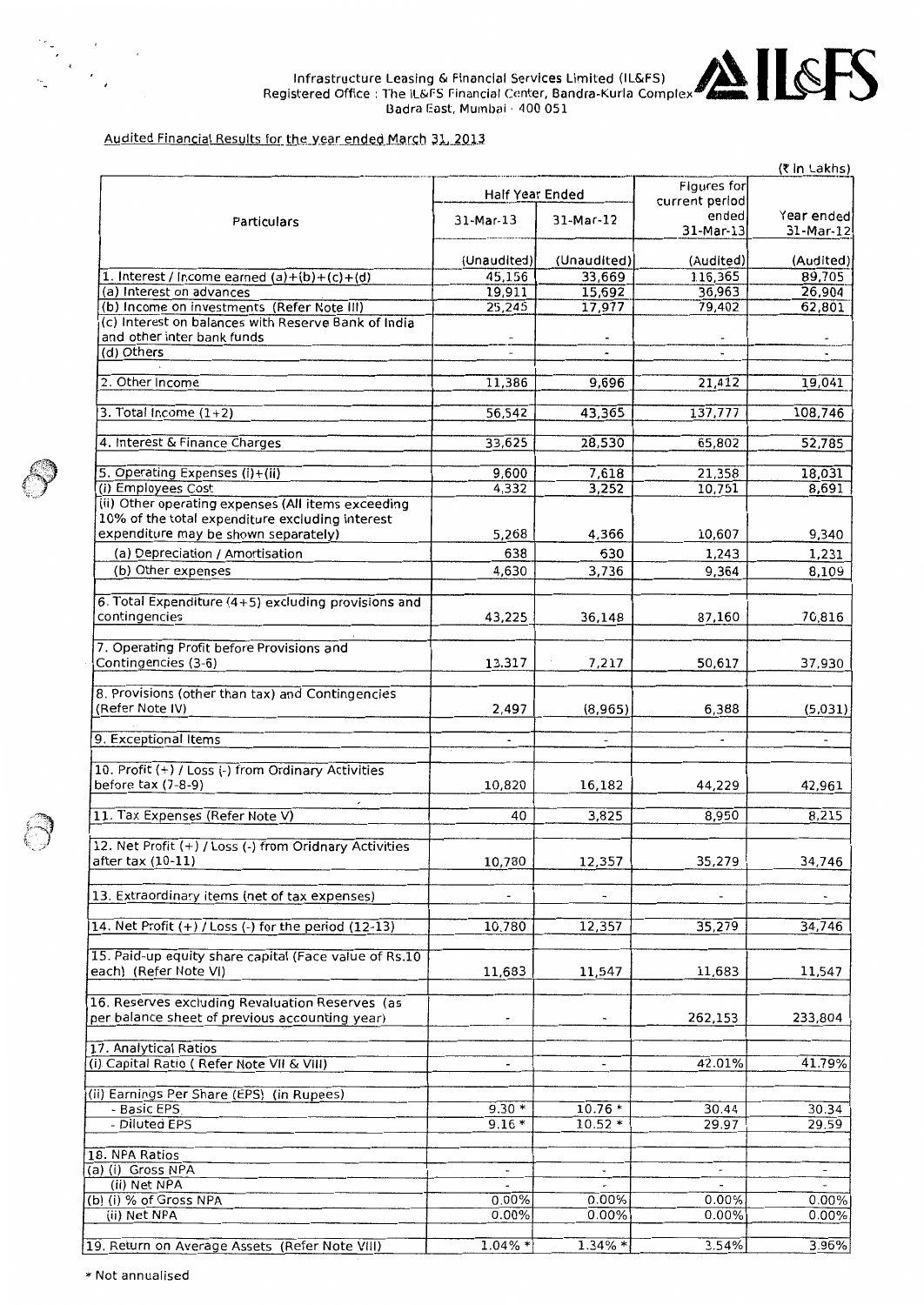

 $(†$ in Lakhs)

# Notes to Audited Financial Results for the Year ended March 31, 2013 :

- (I) The above financial results of the Company for the year ended March 31, 2013 has been reviewed by the Audit Committee and approved by the Board of Directors at their meeting held on May 20, 2013 and May 21, 2013 respectively. An audit of the financial results for the year ended March 31, 2013 has been completed by the Statutory Auditor of the Company
- (II) The Board of Directors has subject to approval of the Members at the ensuing Annual General Meeting, recommended payment of proportionate dividend on 2% Redeemable Cumulative Preference Shares, 80% on equity shares i.e  $\bar{\tau}$  8/- per equity share of  $\bar{\tau}$  10 each fully paid up and proportionate dividend on partly paid equity shares i.e  $\bar{x}$  0.80 per share of  $\bar{x}$  1 each paid up for the year ended March 31, 2013
- (Ill) Income on Investments includes interest on investments, dividend income and profit on sale of investments
- (IV) Provisions (other than tax) and Contingencies include the following :

| Particulars                                                         | FY 2013 | FY 2012  |
|---------------------------------------------------------------------|---------|----------|
| Provision for Contingencies                                         | 6,295   | 8,500    |
| <b>Contingent Provision against Standard</b>                        |         |          |
| Assets                                                              | 14      | 171      |
| <b>Provision for Investment Valuation</b>                           |         | 10       |
| Reversal on account of Provision for<br><b>Investment Valuation</b> |         | (7, 275) |
| Written Back of Loan written off in earlier<br>year                 |         | (6, 474) |
| Other amounts written off                                           | 79      | 37       |
| Total                                                               | 6,388   | (5,031)  |

(V) Tax expense includes Provisions for current tax and deferred tax

(VI) Paid up Equity Share Capital includes 1,362,912 Equity Shares of  $\bar{\tau}$ 10 each partly paid-up of  $\bar{\tau}$  1 each as at March 31, 2013 as compared to 1,362,912 as at March 31, 2012

 $\mathbf{I}$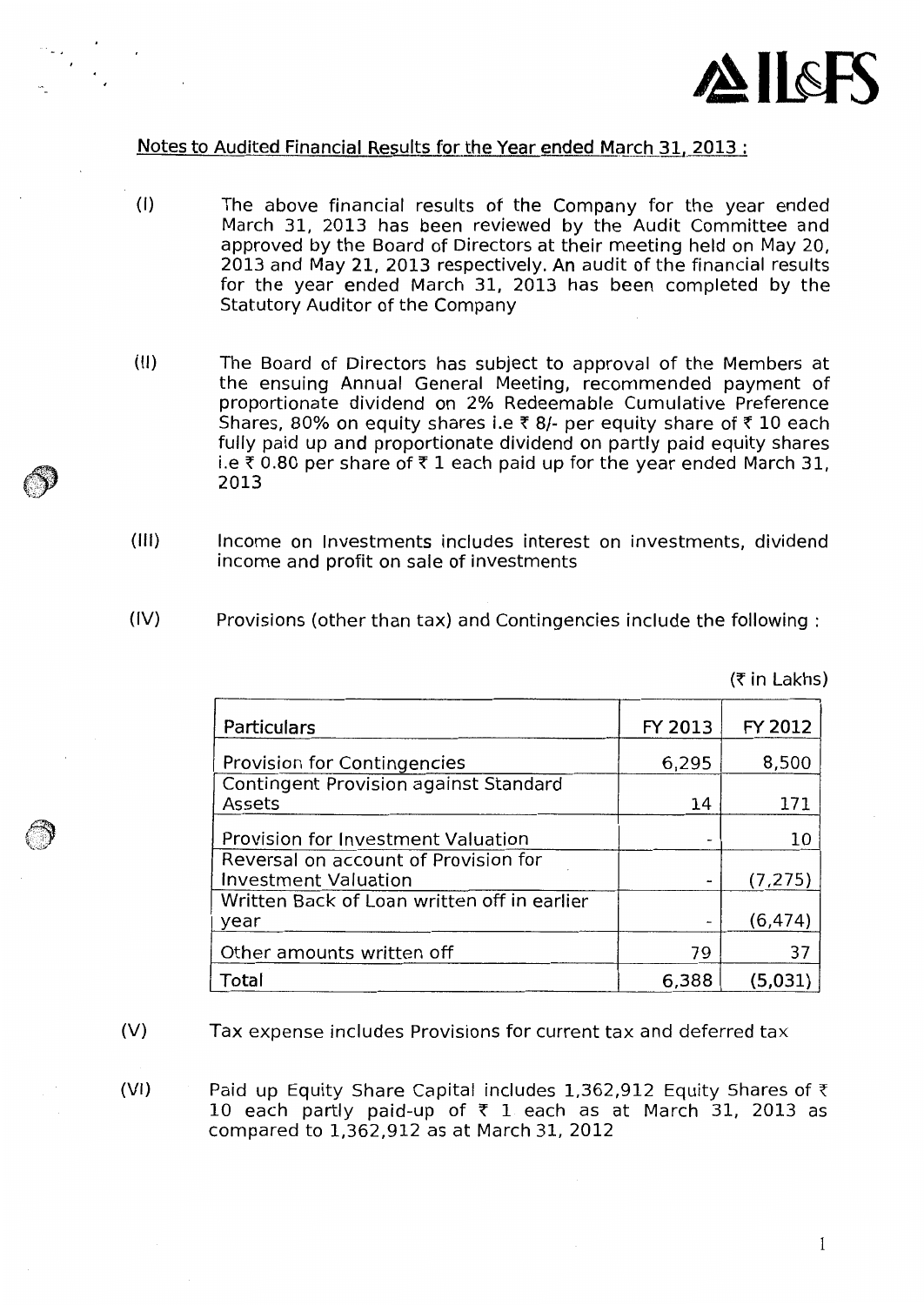

- (VII) The Company is registered as Systemically Important Core Investment Company (CIC-ND-SI) with the Reserve Bank of India (RBI) w.e.f. September 11, 2012. As per the Core Investment Companies (Reserve Bank) Directions, 2011, the Company is required to maintain Capital Ratio of atleast 30% apart from satisfying other conditions
- (VIII) Capital Ratio and Return on Average Assets are not verified by the Statutory Auditors
- $(IX)$ The Company is in the business of providing financial services relating to the commercialisation of infrastructure including loans and investments in Group Companies. As such, all activities undertaken by the Company are incidental to the main business. There are no separate reportable business segments as per Accounting Standard 17 (AS-17) on "Segment Reporting"
- (X) Figures for the previous year / period have been regrouped and reclassified wherever necessary